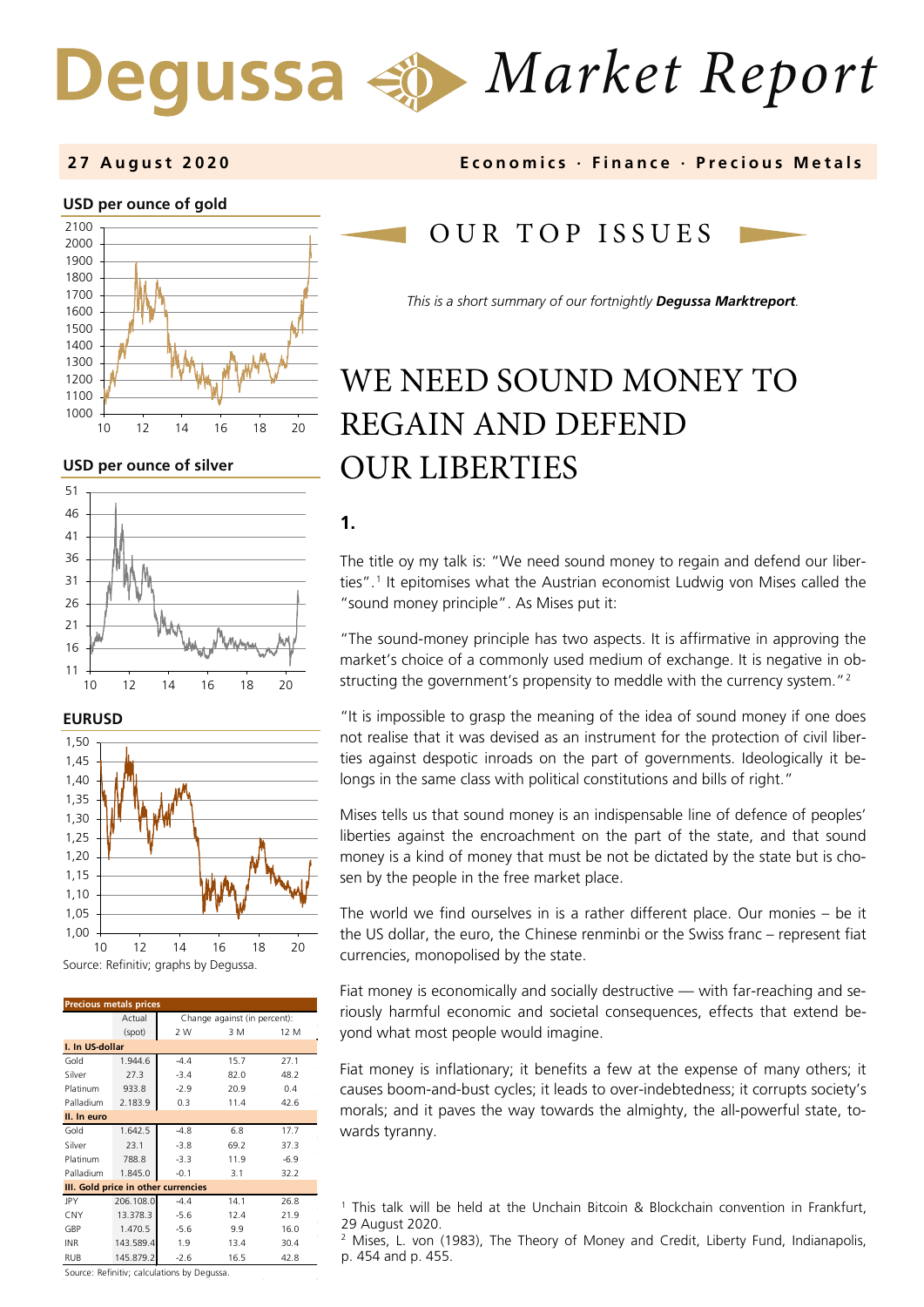### **Precious metal prices (USD/oz) in the last 7 years**



**2.** 

It is certainly no coincidence that "the state" has been expanding ever since the world has adopted an unfettered fiat money regime back in the early 1970s;

And, as a result, that individual liberties and freedoms have been under pressure ever since.

The state feeds itself on fiat money. It simply issues new debt, which is then monetised by the state's central bank, which is at the heart of the fiat money regime.

Perhaps it is surprising to you if I say that the concept of central banking is truly a Marxist concept.

(I am not saying that central banking is only favoured by Marxists. Not at all! There are also other ideologies which approve of central banking.)

In their Communist Manifesto dating back to 1848, Karl Marx and Friedrich Engels compiled a list of measures necessary to establish communism. Measure number 5 reads as follows:

"Centralisation of credit in the hands of the state, by means of a national bank with state capital and an exclusive monopoly."

There should be no doubt that once the state has become the absolute ruler over fiat money, the door is open for it to grow bigger and bigger, eventually turning into the dreaded deep state.

And the tyranny of the deep state, as we know well from history, has little regard for individual freedoms and liberties.

### **3.**

What needs to be done? Well, the challenge at hand is "Making Money Great Again"!

This requires, first and foremost, ending the state's money production monopoly and opening up a free market in money.

A free market in money means that people have the freedom to choose the kind of money they wish to use;

and that people have the freedom to provide their fellow men with an (alternative) good that may serve them well as money.

No offence intended, dear cryptocurrency enthusiasts, but I do not think a final solution has arrived yet –, even considering the emergence of the cryptocurrency space.

For the *financial intermediation problem* is still unsolved in the cryptocurrency ecosystem; I will come back to this issue in a moment.

But first let us address the question: What can be done for getting from here (a state-controlled fiat money regime) to there (a free market in money)?



15 16 17 18 19 20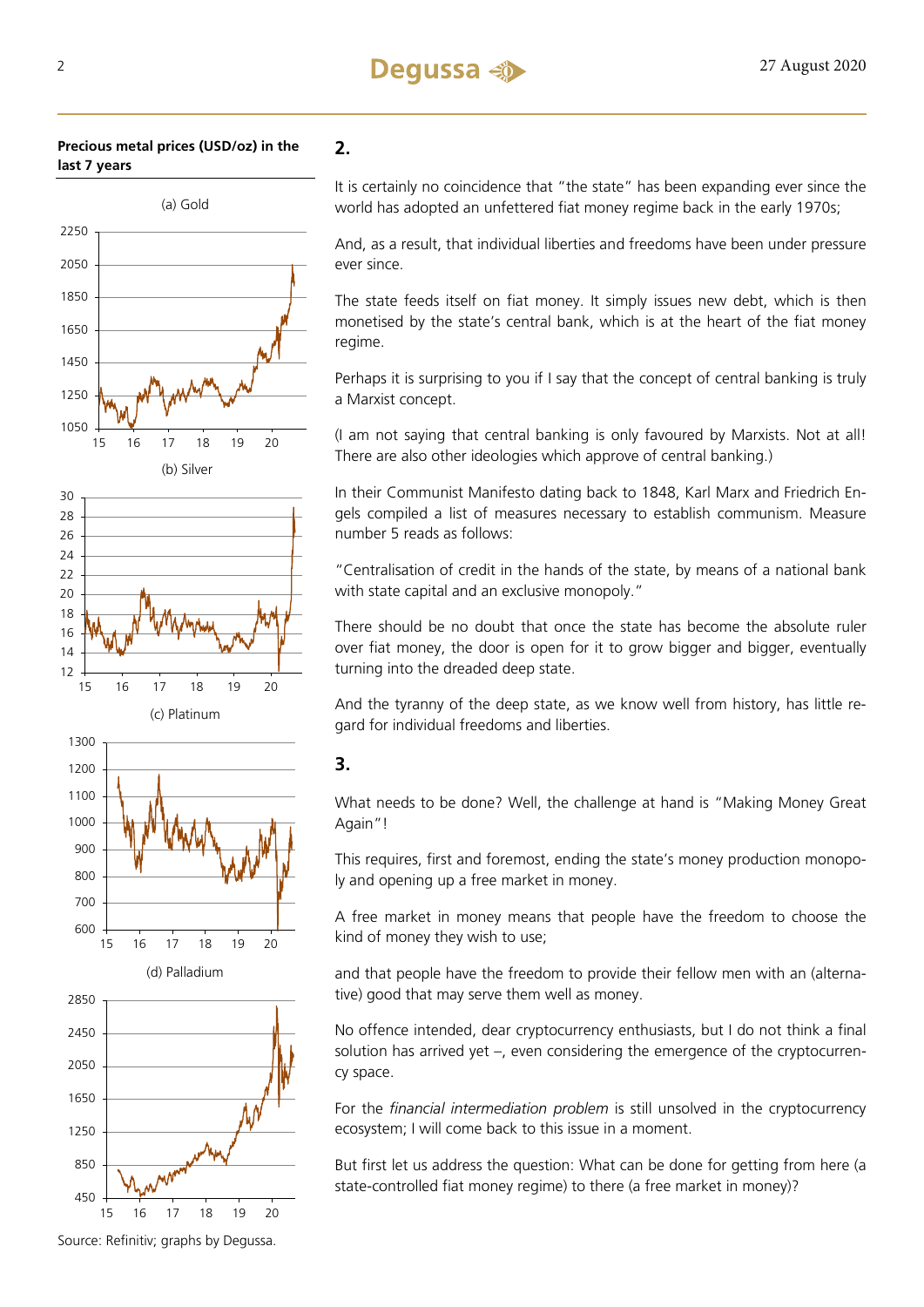The first strategy is education – monetary enlightenment. Informing the widest possible audience about the evils of fiat money, how it affects their personal lives, families, and communities.

This also includes informing people that there is a superior and practicable alternative to a fiat money regime, namely a free market in money.

The second strategy is making progress in the field of alternative currencies and payment systems, especially in terms of technological disruptions and their economic profitability.

This is the activity space for those amongst us who are propelled by entrepreneurial spirit.

The cryptocurrency community, the bitcoin community in particular, and also precious-metal-based payment system providers have been making some headway in recent years.

But unfortunately, victory has not yet been achieved.

For instance, bitcoin still has some scalability and performance issues.

Currently, the Bitcoin network settles a peak of around 350,000 transactions worldwide every day and given its present configuration, it is presumably running at almost full capacity. The German fiat money payment system alone processes more than 75 million transactions on average every business day.[3](#page-2-0) From the payment processing viewpoint, bitcoin cannot outshine fiat currencies yet.

What is more, a currency in a modern economy must provide for the possibility of *financial intermediation* (I mentioned this issue earlier already).[4](#page-2-1)

People typically demand payment or storage services for their money, or they want to lend and borrow money – irrespective of the kind of money they actually use; often peer-to-peer is not enough, a third party is required.

Providing intermediation services outside existing state regulation is difficult. In fact, it would put an upper limit on the financial sophistication of any cryptocurrency, thereby being a heavy drag on its competitiveness compared to fiat currencies.

And if the cryptocurrency comes out into the open (market) space, it will have the state breathing down its neck, drowning it in business-destroying regulations and restrictions.

Because the financial intermediation problem is still unsolved, I have remained sceptical that – given the current circumstances – any cryptocurrency will succeed in pushing aside the state and replace its fiat currency just like that.

Precious metals suffer from similar problems. In many countries, the state subjects gold and silver to value-added taxes and/or capital gains taxes. This makes them uncompetitive versus fiat currencies in terms of using them in daily transactions.

<span id="page-2-1"></span><span id="page-2-0"></span><sup>&</sup>lt;sup>3</sup> See Deutsche Bundesbank (2017), Distributed ledger technologies in payments and securities settlement: potential and risks, Monthly Bulletin, p. 42. <sup>4</sup> See, for instance, Harwick, C. (2016), Cryptocurrency and the Problem of Intermediation, in: The Independent Review, v. 20, n. 4, Spring, pp. 569–588.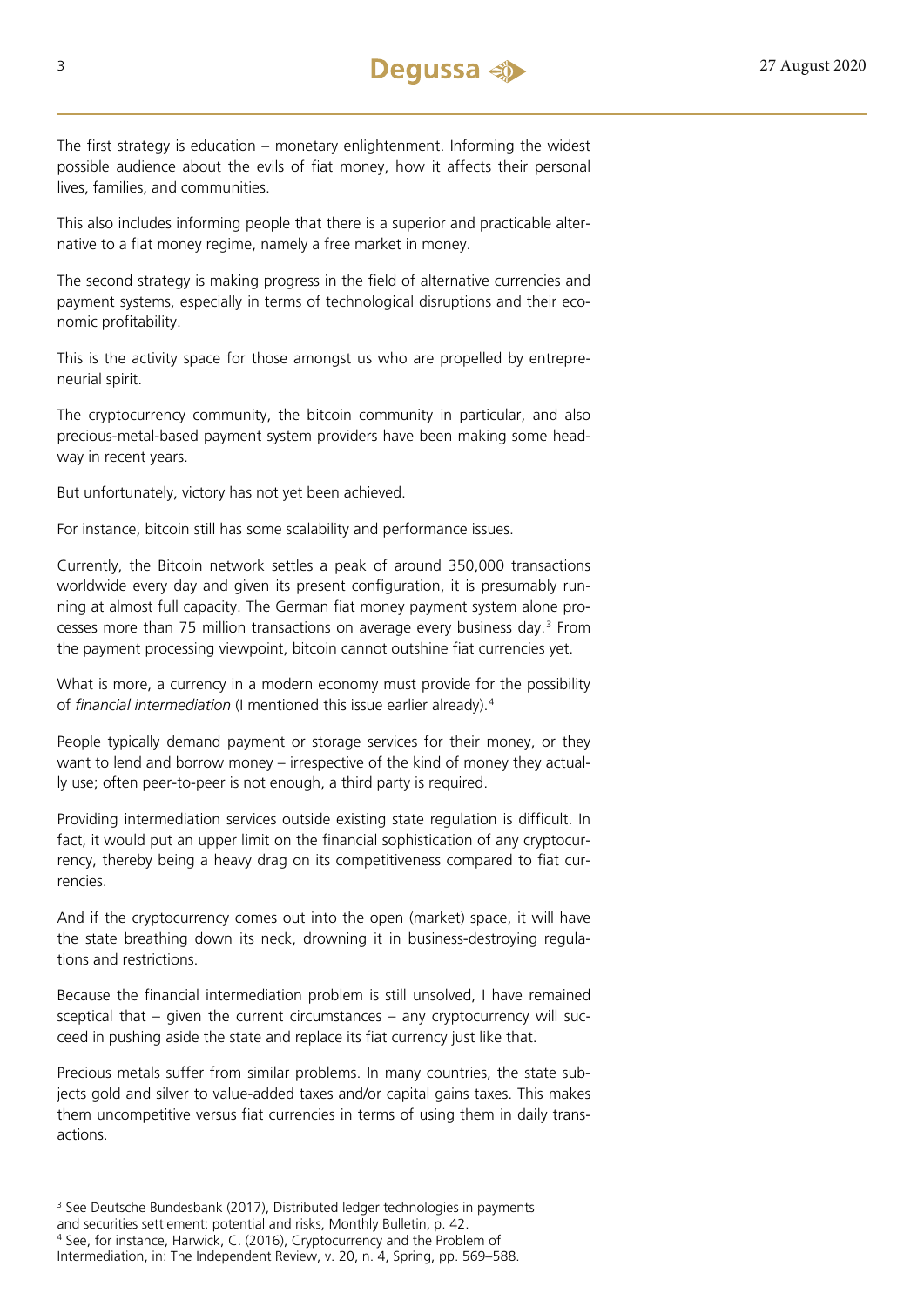

### **4.**

In fact, I think it is highly unlikely that a free market in money can ever emerge as long as there is the kind of state we know today.

The state is, as most of you probably know, the territorial monopolist of ultimate decision making with the right to tax its citizens.

We can rightfully expect that this kind of state will do its best to crush any competitor to its fiat money and prevent a free market in money from emerging.

So if we want a free market in money, the sobering logical conclusion is this: We need to reform, to deconstruct, the state (as we know it today).

Now the uncomfortable truth is out because the state is possibly the fiercest adversary you could choose.

How can we hope to achieve victory? Well, I guess there is no magic spell.

To me, one possible and straightforward strategy is appealing to peoples' inner self, and that is their right to self-determination.

The right to self-determination is an indisputable truth, and it is inalienable.

Each and every individual is the owner of his or her body and the owner of goods acquired in non-aggressive ways (that is without violating the physical integrity of someone else' property).

The right to self-determination implies that the citizens of a state have the right (1) to make it known, by a freely conducted plebiscite, that they no longer wish to be a member of the state to which they belong, and (2) to form an independent state or to attach themselves to some other state.

In other words: The right to self-determination includes the right of secession, that is the right to break up the big state, to deconstruct it into smaller units.

Smaller political units are less powerful, more peaceful and free-marketoriented, they keep taxation low, or may even go without it and become wealthier. Just think of, e.g., Shanghai, Hong Kong, Switzerland, Liechtenstein, or Monaco.

For small political units must compete for capital and talents with other small political units. They must behave themselves nicely. Otherwise, people and capital will leave their territory.

Given a great number of small political units, there is a good chance that some of them will allow for, even encourage, a free market in money, setting an example that creates emulators.

### **5.**

I do not know which route is best to take for "Making Money Great Again", which would be the most effective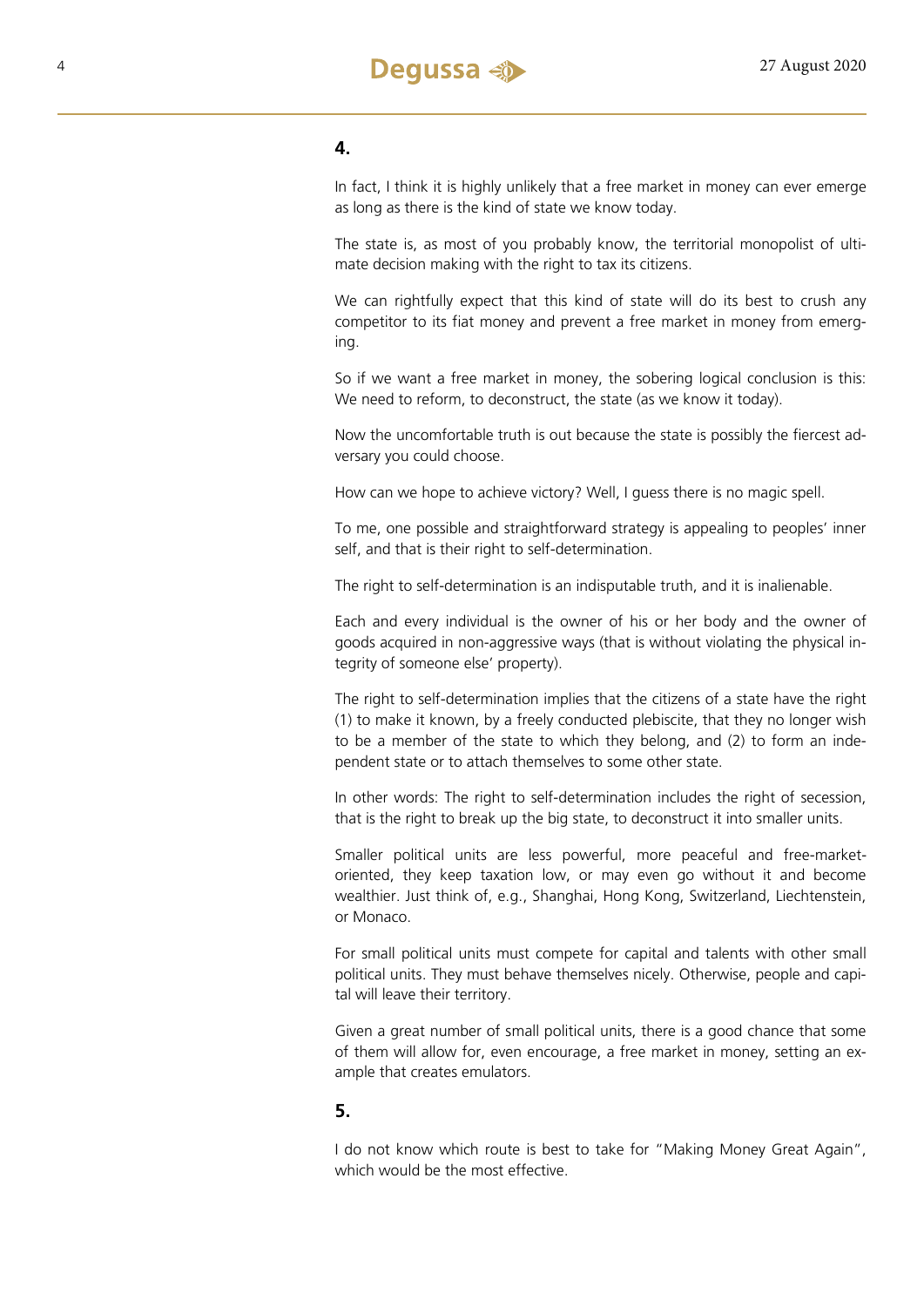

Maybe I am wrong, and the cryptocurrency community will succeed in ending the state (as we know it today), pushing through a truly free market in money in its wake.

In the meantime, however, I think it would not hurt if we (1) kept educating the wider audience about what good money is and what bad money is;

and also (2) kept unmasking the state (as we know it today), that it is incompatible with, is a violation of, the inalienable right to self-determination of each and every human being.

It is of the utmost importance to wrest the money monopoly out of the hands of the state. Otherwise, there is little hope that the free society (or what little is left of it) can survive.

To underline the importance of what I just said I would like to mention my new book "Mit Geld zur Weltherrschaft" (the English edition will be available soon).

In this book, I try to explain why and how a single world fiat currency is in the making; and that it would lead to the dystopia of a world state – if we do not put a stop to it.

Today's convention is a great and invaluable contribution to zeroing in on one of our biggest challenges of your time, namely "Making Money Great Again".

A great thank you to the organisers for their outstanding work and to the audience for listening to my talk.

I would be delighted if we were to stay in touch. So please follow me on Twitter, Facebook, LinkedIn, and SoundCloud.

God bless you all!



Click *[here](https://www.amazon.de/Mit-Geld-zur-Weltherrschaft-dystopischen/dp/3959723040)*.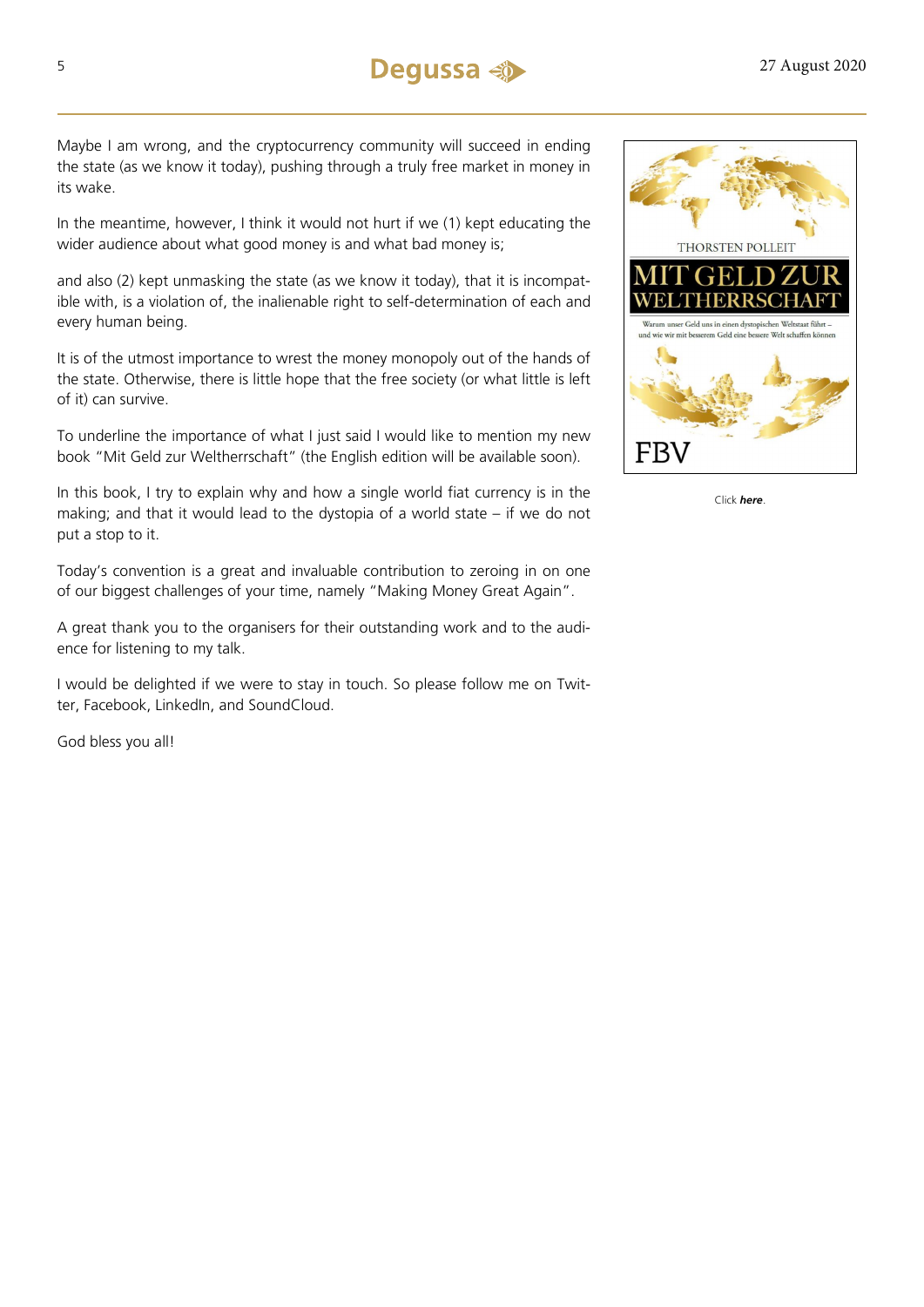## PRECIOUS METALS PRICES

**In US-Dollar per ounce**

|                          |             | Gold         |             | <b>Silver</b> |            | Platinum     |             | Palladium    |  |
|--------------------------|-------------|--------------|-------------|---------------|------------|--------------|-------------|--------------|--|
| I. Actual                | 1944.8      |              | 27.3        |               | 934.0      |              | 2184.7      |              |  |
| II. Gliding averages     |             |              |             |               |            |              |             |              |  |
| 10 days                  |             | 1951.7       | 26.9        |               | 936.9      |              | 2177.1      |              |  |
| 20 days                  |             | 1974.0       | 26.4        |               | 938.7      |              | 2160.5      |              |  |
| 50 days                  |             | 1872.1       | 22.1        |               | 879.9      |              | 2054.8      |              |  |
| 100 days                 |             | 1792.3       | 19.2        |               | 835.2      |              | 2009.3      |              |  |
| 200 days                 |             | 1672.4       |             | 18.0          |            | 866.6        |             | 2079.9       |  |
| III. Estimates, mid 2020 | 2550        |              | 48          |               | 1059       |              | 2066        |              |  |
| (1)                      | 31          |              | 76          |               | 13         |              | $-5$        |              |  |
| <b>Band width</b>        | Low<br>2310 | High<br>2780 | Low<br>43.0 | High<br>53.0  | Low<br>823 | High<br>1295 | Low<br>1899 | High<br>2299 |  |
| (1)                      | 19          | 43           | 57          | 94            | $-12$      | 39           | $-13$       | 5            |  |
| V. Annual averages       |             |              |             |               |            |              |             |              |  |
| 1253<br>2017             |             | 17.1         |             | 947           |            | 857          |             |              |  |
| 2018                     | 1268        |              | 15.8        |               | 880        |              | 1019        |              |  |
| 2019                     | 1382        |              | 16.1        |               | 862        |              | 1511        |              |  |

### **In Euro per ounce**

|                                            | Gold              |                      | <b>Silver</b>     |                     | Platinum           |                    | Palladium             |                    |
|--------------------------------------------|-------------------|----------------------|-------------------|---------------------|--------------------|--------------------|-----------------------|--------------------|
| I. Actual                                  | 1643.2            |                      | 23.1              |                     | 789.2              |                    | 1845.9                |                    |
| II. Gliding averages                       |                   |                      |                   |                     |                    |                    |                       |                    |
| 10 days                                    | 1648.1            |                      |                   | 22.7                | 791.2              |                    |                       | 1838.5             |
| 20 days                                    |                   | 1670.4               | 22.4              |                     | 794.3              |                    | 1828.2                |                    |
| 50 days                                    |                   | 1620.5               | 19.1              |                     | 761.4              |                    | 1778.3                |                    |
| 100 days                                   |                   | 1589.8               | 17.0              |                     | 740.4              |                    | 1783.1                |                    |
| 200 days                                   | 1498.6            |                      | 16.1              |                     | 777.0              |                    | 1866.4                |                    |
| III. Estimates, mid 2020<br>(1)            | 2300<br>40        |                      | 43<br>88          |                     | 950<br>20          |                    | 1860<br>$\mathcal{I}$ |                    |
| <b>Band width</b><br>(1)                   | Low<br>2080<br>27 | High<br>2510<br>53   | Low<br>30.0<br>30 | High<br>47.9<br>107 | Low<br>740<br>$-6$ | High<br>1170<br>48 | Low<br>1710<br>$-7$   | High<br>2070<br>12 |
| V. Annual averages<br>2017<br>2018<br>2019 |                   | 1116<br>1072<br>1235 |                   | 15<br>13<br>14      | 844<br>743<br>770  |                    | 863                   | 760<br>1350        |

Source: Thomson Financial; calculations and estimates Degussa. Numbers are rounded.

 $(1)$  On the basis of actual prices.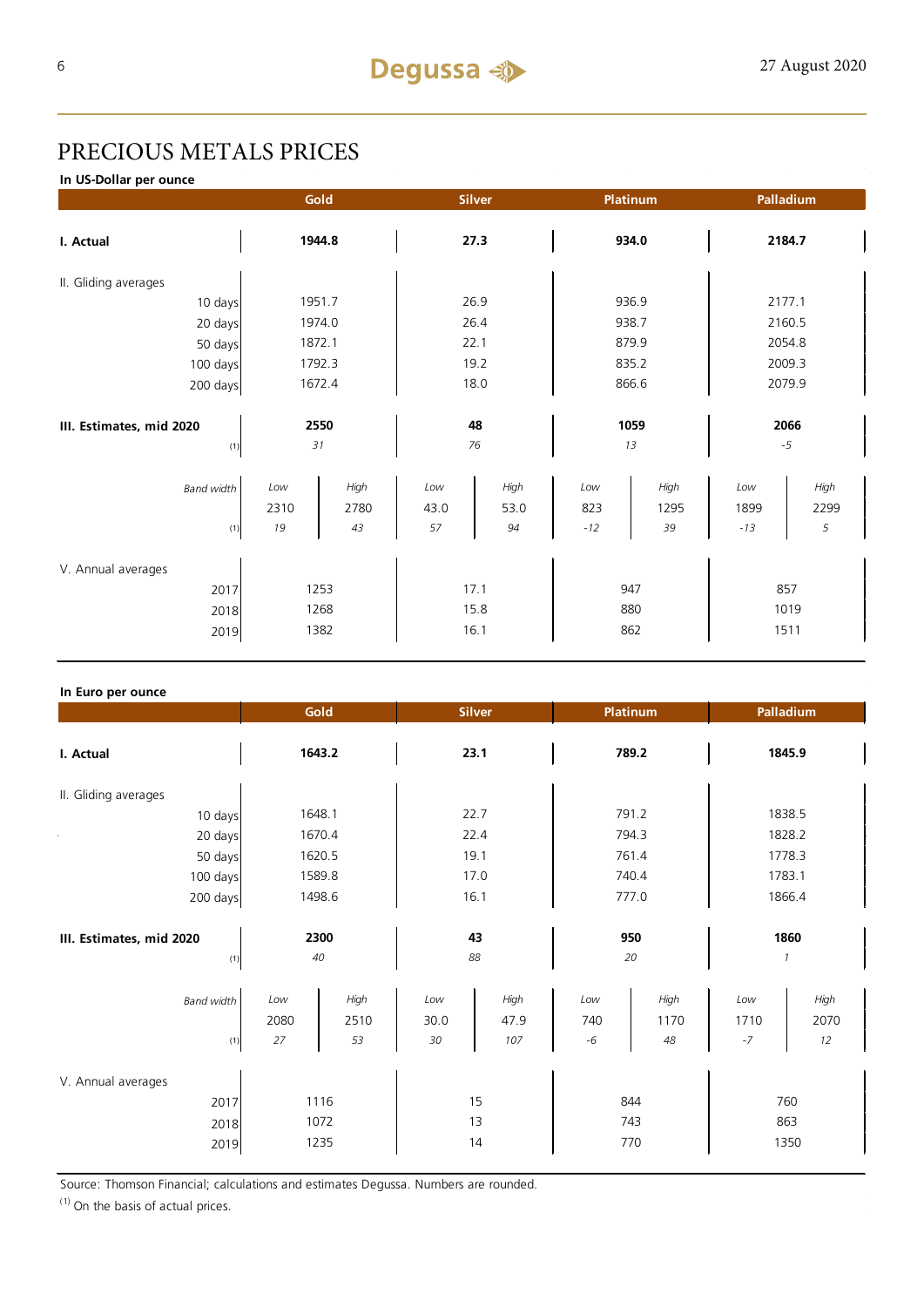## BITCOIN, PERFORMANCE OF VARIOUS ASSET CLASSES

### **Bitcoin in US dollars**



Source: Refinitiv; graph by Degussa.

### **Performance of stocks, commodities, FX and bonds**

(a) In national currencies (b) In euro





Source: Refinitiv; calculations by Degussa.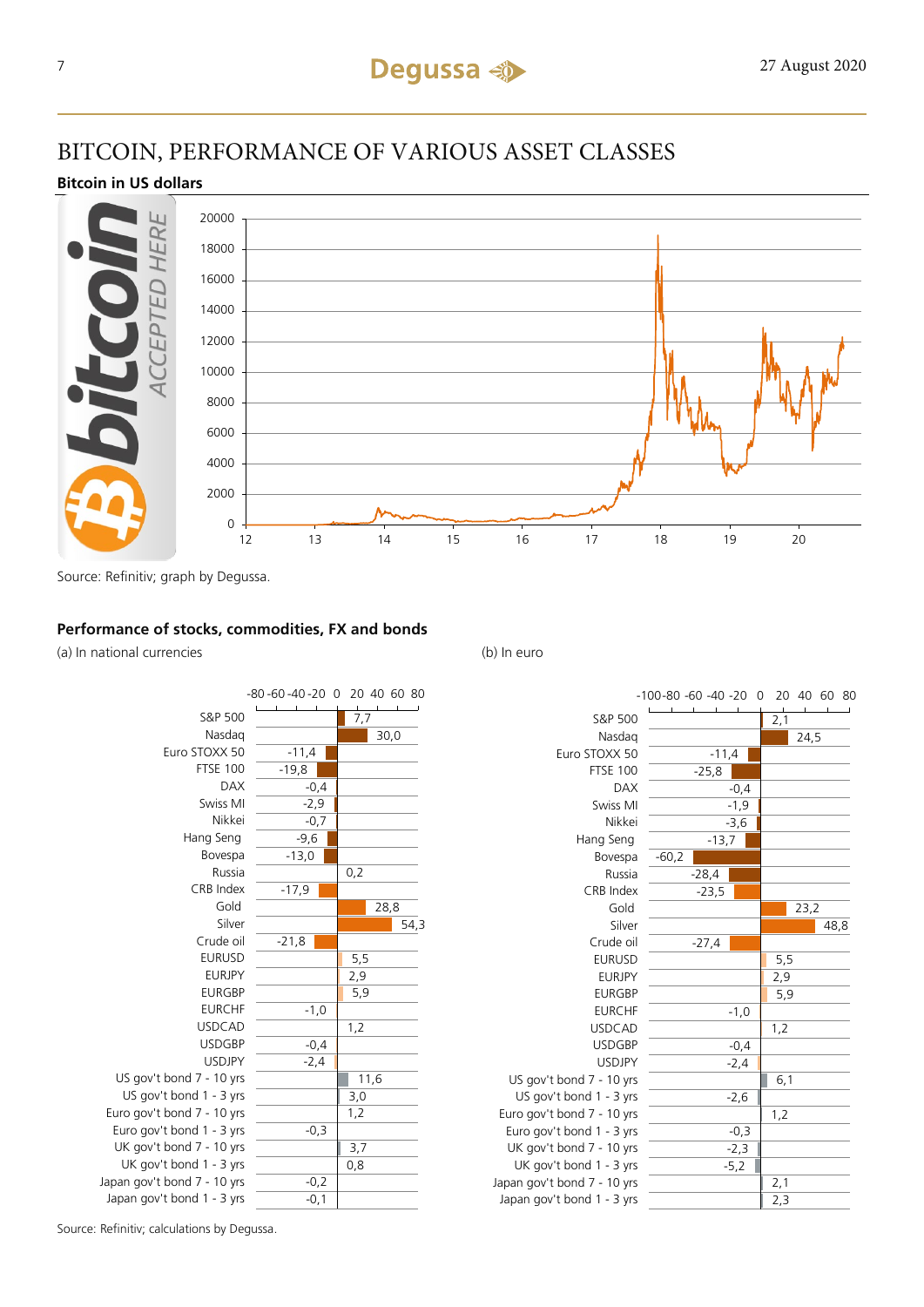| 27 August 2020    | We Need Sound Money To Regain and Defend Our Liberties                                               |
|-------------------|------------------------------------------------------------------------------------------------------|
| 13 August 2020    | Gold And Silver Prices Are Set To Trend Even Higher                                                  |
| 30 July 2020      | The Big Short In Official Currencies                                                                 |
| 16 July 2020      | "World Gold Price" Hits A New Record                                                                 |
| 2 July 2020       | Some Things You Need To Know About Money                                                             |
| 4 June 2020       | Gold in Times of Economic Crisis and Social Revolution                                               |
| 20 May 2020       | First the Money Supply Shock, Then the Inflation Shock                                               |
| 7 May 2020        | Be Aware of What Inflation Really Is                                                                 |
| 23 April 2020     | The Undesirable Effects of the Corona-Virus Relief Package                                           |
| 9 April 2020      | The Boom And Bust Theory That Does Not Crash                                                         |
| 26 March 2020     | With Mega Bail Outs, Governments Are The Big Winners                                                 |
| 12 March 2020     | The Truth About Money - Past, Present, Future                                                        |
| 27 February 2020  | Inflation Policy And Its Supporters                                                                  |
| 13 February 2020  | Gold-ETFs Versus Physical Gold: Difference Matters                                                   |
| 30 January 2020   | Do Not Think The Era Of Boom And Bust Has Ended                                                      |
| 23 January 2020   | Bull Markets, No Bubble Markets: Gold And Silver In 2020                                             |
| 19 December 2019  | The Inflation Sham                                                                                   |
| 5 December 2019   | Why the Feared Crash Keeps Us Waiting                                                                |
| 21 November 2019  | Asset Price Inflation and the Price of Gold                                                          |
| 7 November 2019   | ETFs Drive Gold Demand                                                                               |
| 24 October 2019   | The Inflationary Supply Of Unbacked US Dollars And The Price Of Gold                                 |
| 10 October 2019   | Let's Get Physical With Gold And Silver                                                              |
| 26 September 2019 | The US Dollar Beast                                                                                  |
| 12 September 2019 | The Inflationary Tide That Lifts all Boats but One                                                   |
| 29 August 2019    | The Disaster of Negative Interest Rate Policy                                                        |
| 15 August 2019    | The Gold Bull Market Is Back                                                                         |
| 1 August 2019     | Gold And Silver Prices - Get Going!                                                                  |
| 19 July 2019      | Facebook's Fake Money                                                                                |
| 4 July 2019       | It Looks Like A Gold Bull Market, It Feels Like A Gold Bull Market - Maybe It Is A Gold Bull Market? |
| 19 June 2019      | Good Money, Bad Money-And How Bitcoin Fits In                                                        |
| 6 June 2019       | Gold Outshines The US Dollar                                                                         |
| 23 May 2019       | The Boom That Will Have It Coming                                                                    |
| 9 May 2019        | The Crusade Against Risk                                                                             |
| 25 April 2019     | A Sound Investment Rationale for Gold                                                                |
| 11 April 2019     | Be Prepared For All Possibilities. The Case For Gold                                                 |
| 28 March 2019     | Sword of Damocles Over Asset Prices                                                                  |
| 14 March 2019     | The Big Central Banks Increase the Case for Gold                                                     |
| 28 February 2019  | The Fed Takes Full Control of the Bond Market - And Raises The Value of Gold                         |
| 14 February 2019  | Everything You Always Wanted to Know About Karl Marx and Central Banking (*But Were Afraid To Ask)   |

### **Articles in earlier issues of the** *Degussa Market Report* Issue Content

The Degussa Marktreport (German) and the Degussa Market Report (English) are available at:

**www.degussa-goldhandel.de/de/marktreport.aspx**.